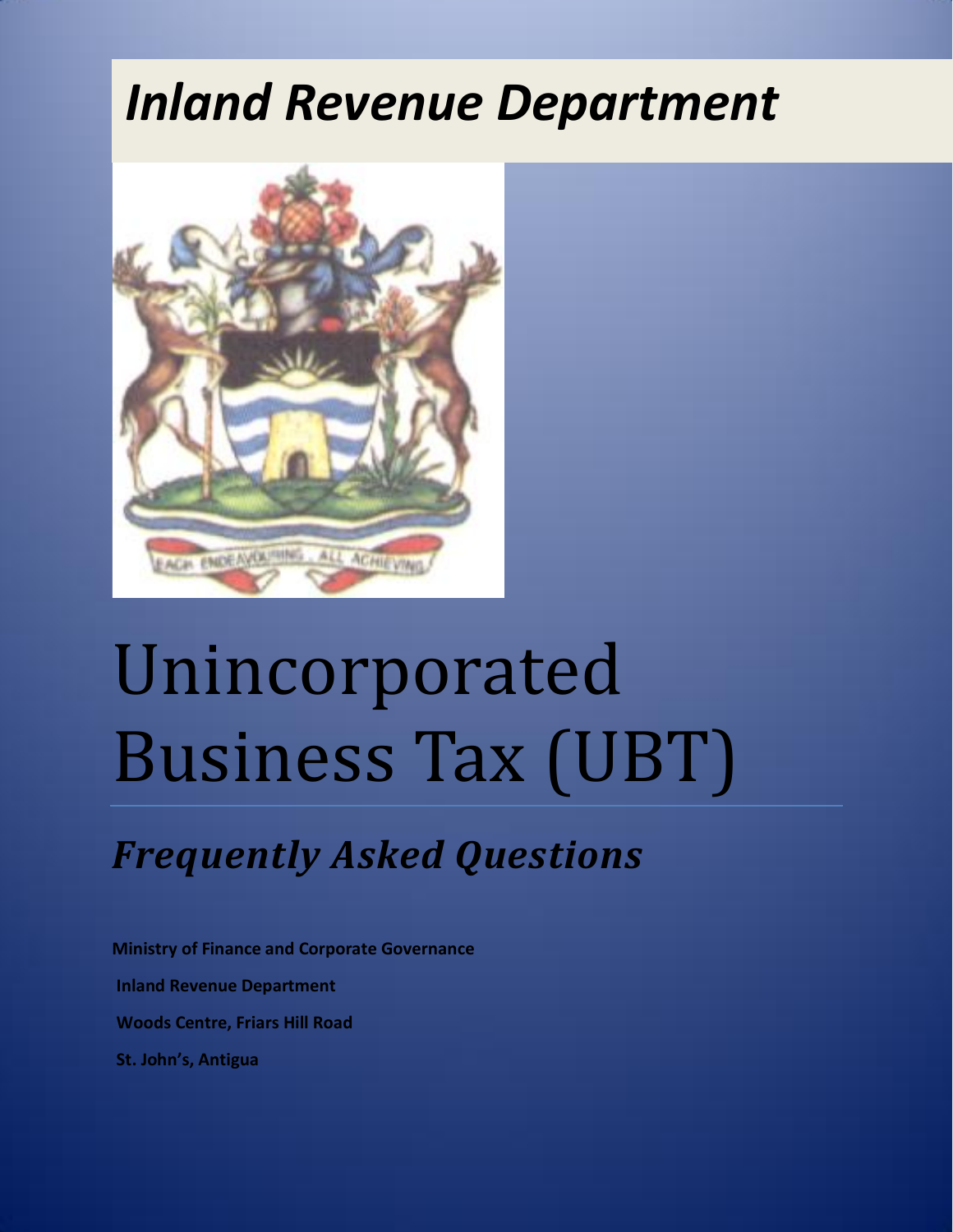#### *Unincorporated Business Tax (UBT) FAQ*

#### **1. When did the UBT come into effect?**

**Answer** The Unincorporated Business Tax came into effect from July 1, 2016 after the repeal of the Personal Income Tax (April 2005-June 2016)

#### **2. What income is subject to tax under the UBT?**

**Answer:** All self-employed business income from sole-proprietorships, partnerships and any other businesses deemed an unincorporated business.

#### **3. What types of businesses are commonly registered as Unincorporated Businesses?**

**Answer: These include but are NOT limited to**; persons involved in the rental of commercial and residential property, car rentals and used car dealers, hairdressers, barbers, food vendors, taxi operators, car rentals, entertainment operators (DJs, promoters), night club operators, photographers, tailors/seamstresses, online importers, lawyers, doctors, engineers, retail businesses (home-based, online etc.), hucksters, landscapers and grass cutters, village shops, boat maintenance personnel and all other sole- traders and partnership businesses

#### **4. What is the UBT charged on?**

**Answer:** UBT is charged on the **net income** of the business; i.e. the sales minus expenses exclusively for the operation of the business (not including personal domestic expenses).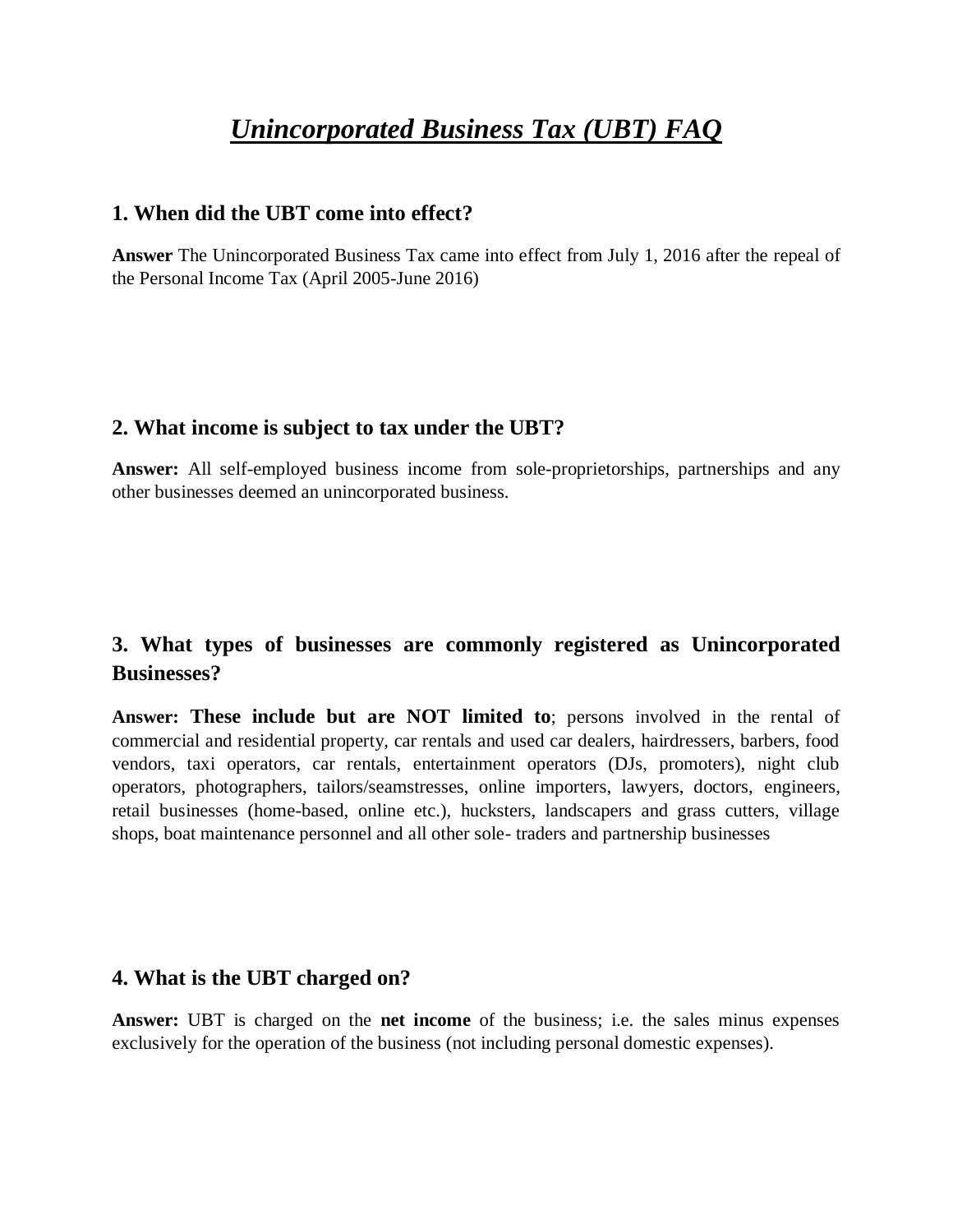#### **5. Do I have to register my business at the Intellectual Property Office?**

**Answer**: If the business is operating in the given name of the owner (as stated on the owner's birth certificate) then the owner can come directly to the Inland Revenue Department and register his/her business. If the business is operating in another name then the business must be registered at Intellectual Property before registering at Inland Revenue.

#### **6. What documents do I need to have when registering my Unincorporated Business at the Inland Revenue Department?**

**Answer:** Business owners must have the following:

- Both certificates from Intellectual Property (see question 5 above)
- Passport/Birth certificate and Social Security picture ID
- Non-nationals: Passport along with Self-employed work permit

The business owner will be required to fill out the UBT 001 form and the F16 form in order to complete the registration.

#### **7. What are the filing obligations for an Unincorporated Business?**

**Answer:** All businesses are required to file the following:

- 1. Registration Fee (R02) Form-due on or before January  $31<sup>st</sup>$  each year.
- 2. Quarterly Forms (F14)- March  $31<sup>st</sup>$  due April  $15<sup>th</sup>$

June  $30^{th}$  due July  $15^{th}$ 

September  $30<sup>th</sup>$  due October  $15<sup>th</sup>$ December 31<sup>st</sup> due January 15<sup>th</sup>

3. Annual return (F15 form) – due March  $31<sup>st</sup>$  each year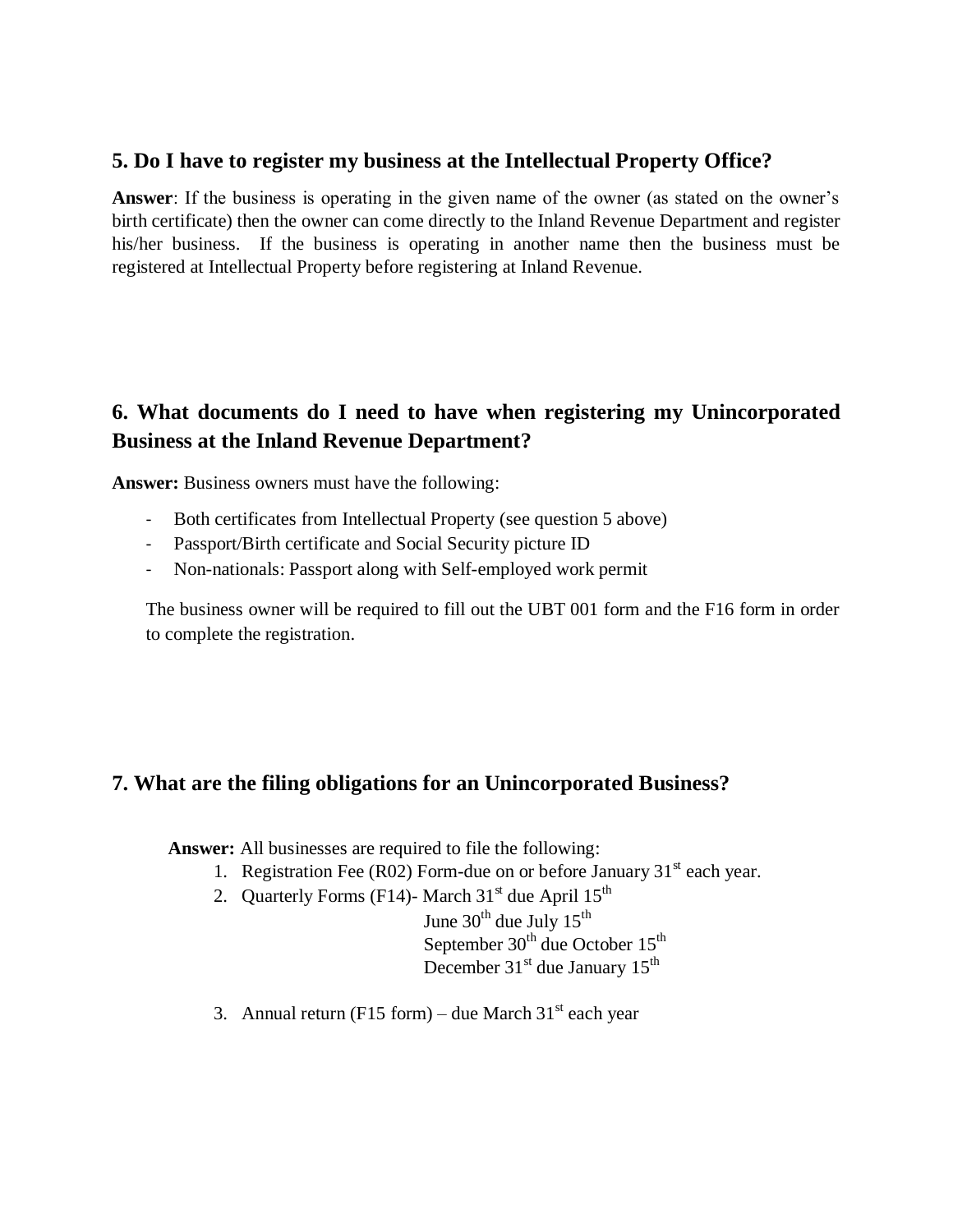#### **8**. **What kind of expenses am I allowed to claim when making my UBT annual filing (F15 form)?**

**Answer:** The general rule as outlined in the tax law is that a business owner can claim all expenses that are incurred in order for the business to earn income. No personal (expenses outside of the business) are allowed.

#### **9. Is there a fee that I should pay in order to register my business at the Inland Revenue Department?**

**Answer:** There is **no mandatory fee** that is required in order to register a business at the Inland Revenue Department. The registration fee form is a filing requirement for all registered unincorporated businesses. This should be filed by January  $31<sup>st</sup>$  each year **or within one (1) month of registering a new business**. The amount to be paid is based on the gross income for the previous income year (see below). For newly registered businesses, the amount to be paid is based on the projected income for that business and should be done in consultation with an IRD Officer. **The registration fee paid goes towards the annual tax liability and is the minimum tax liability for the business.**

| Category | Gross Income         | <b>Annual Registration Fee</b> |
|----------|----------------------|--------------------------------|
|          | \$0 to \$29,999      | 0 (file a nil remittance form) |
| 2        | \$30,000 to \$60,000 | \$200                          |
| 3        | \$60,001 to 300,000  | \$300                          |
|          | \$300,001 and over   | \$400                          |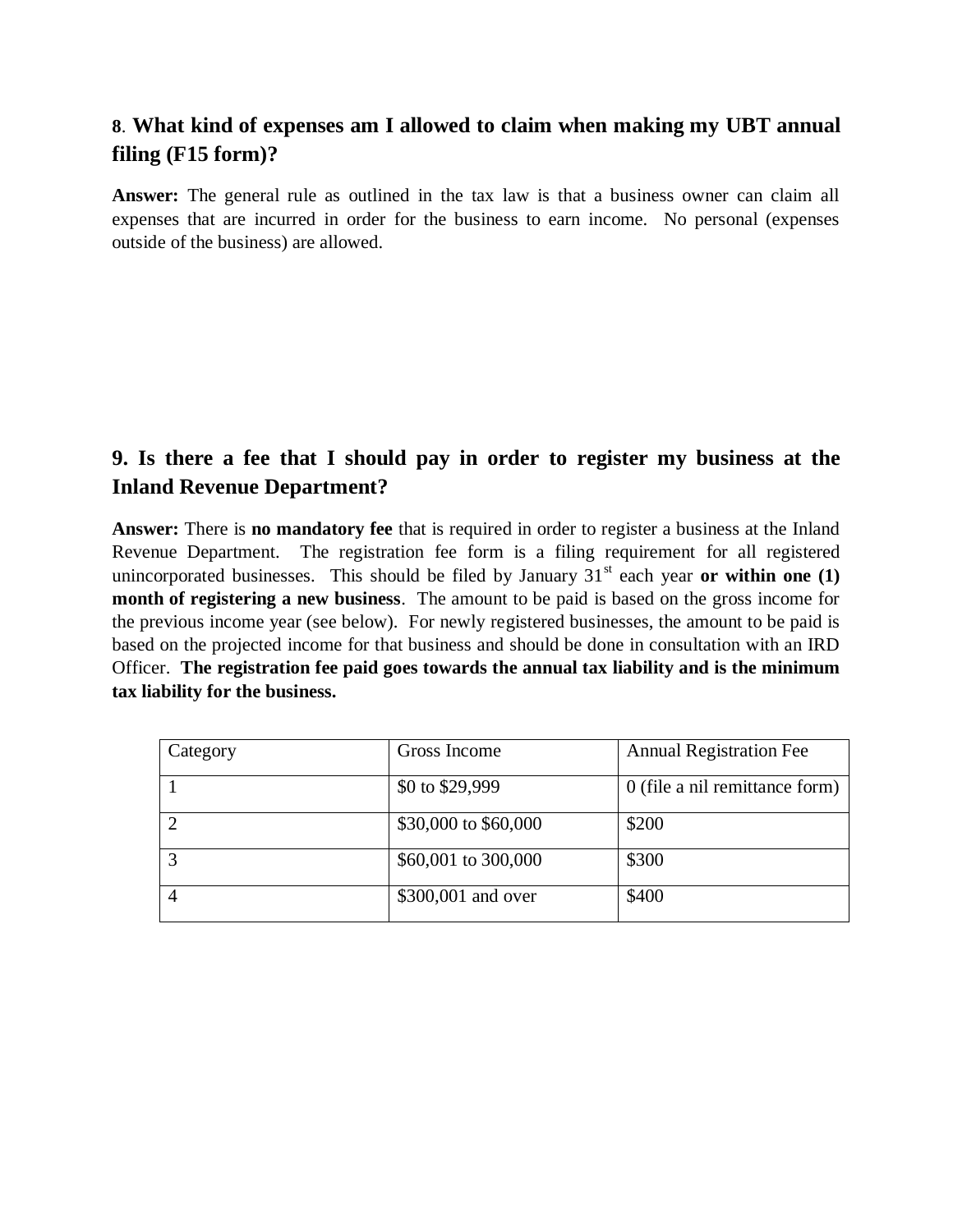#### **10. What are the tax rates for UBT?**

#### **Answer:**

| <b>Unincorporated Business</b> | <b>Tax Band</b>        | <b>Rates</b> |
|--------------------------------|------------------------|--------------|
| <b>Type</b>                    | (Chargeable Income)    |              |
| Sole Trader                    | \$0 to \$42,000        | 0%           |
|                                | \$42,001 to \$186,000  | 8%           |
|                                | \$186,001 and over     | 25%          |
| Partnership                    | \$0 to \$84,000        | 0%           |
| <b>Two Partners</b>            | \$84,001 to \$228,000  | 8%           |
|                                | \$228,001 and over     | 25%          |
|                                |                        |              |
| Partnership                    | \$0 to \$126,000       | 0%           |
| <b>Three Partners</b>          | \$126,001 to \$270,000 | 8%           |
|                                | \$270,001 and over     | 25%          |
| Partnership                    | \$0 to \$168,000       | 0%           |
| <b>Four Partners</b>           | \$168,000 to \$312,000 | 8%           |
|                                | \$312,001 and over     | 25%          |
| Partnership                    | \$0 to \$210,000       | 0%           |
| Five Partners and Over         | \$210,001 to \$354,000 | 8%           |
|                                | \$354,001 and over     | 25%          |
|                                |                        |              |

#### **11. If I own and rent property in Antigua and Barbuda but I do not reside on island, how am I taxed?**

**Answer:** Non-residents who earn rental income are taxed at a rate of 12.5% on every dollar earned (Withholding tax). The property owner is required to retain a property management agent who will be responsible for filing the return to the Inland Revenue Department no later than fifteen (15) days after making the payment.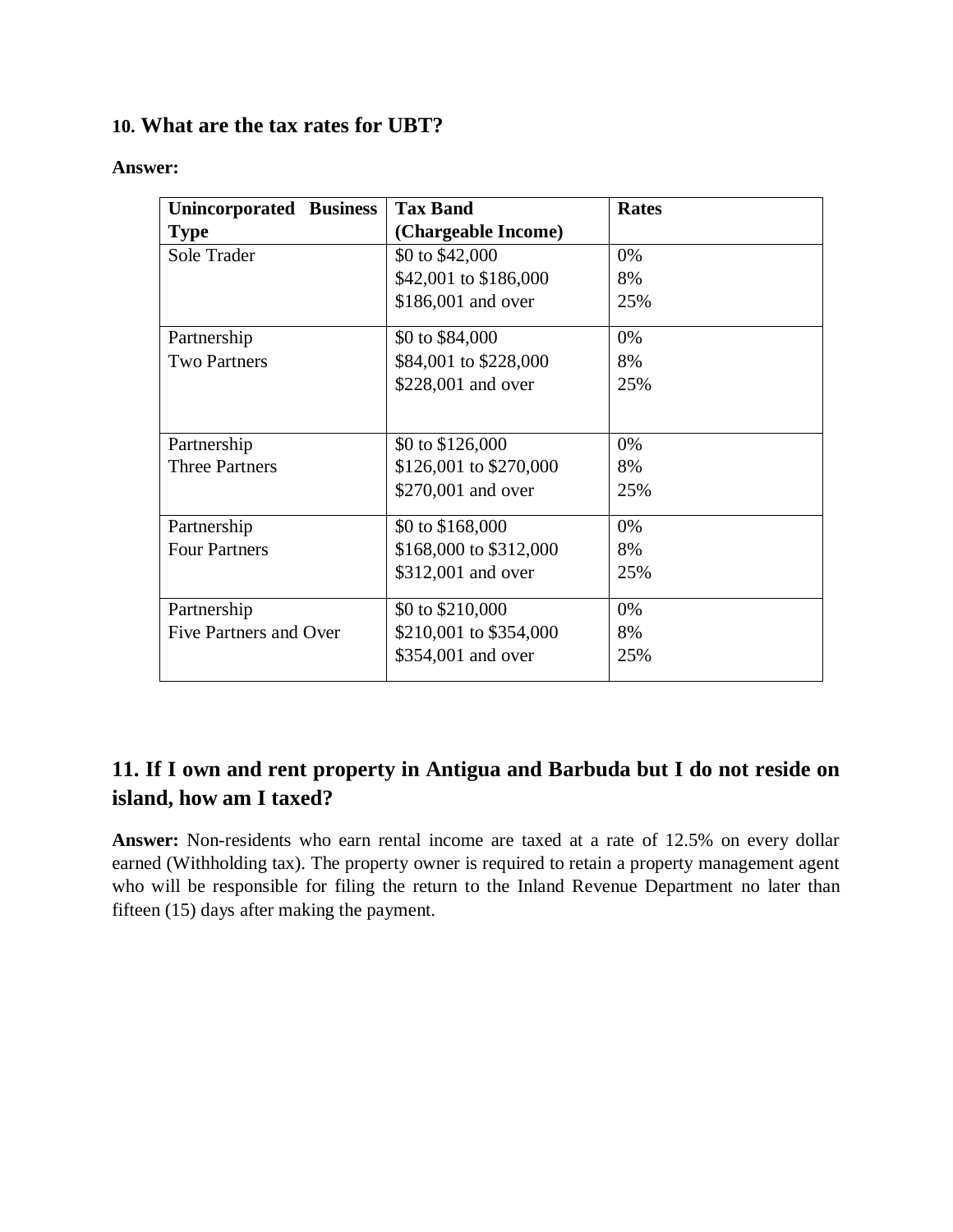#### **12. Will I be penalized not filing by the due date?**

**Answer:** Yes you will be penalized for failure to submit your tax filing by the required due date. See question #7 for due dates.

Penalty is equal to the greater of:

- a. 5% of the amount of tax owing
- b. Penalty of \$500

#### **13. If I am registering for the first time what amount do I pay in quarterly instalments?**

**Answer**: For a newly registered business, the amount that should be paid on the quarterly forms should be decided in consultation with an IRD Officer. Both the taxpayer and the Officer will look at the projected income of the business (this could be based on the industry that business is operating in or the business plan for the business) to see if it is likely that at the end of the income period the business will have a tax liability. If it is likely that the business will have a tax liability then payments should be made on the quarterly remittances.

Amounts paid on the quarterly remittances are offset against the final tax liability for the business.

#### **14. I am registered with the Inland Revenue Department but have changed my business name. What do I do?**

**Answer:** If the business is registered at Intellectual Property, the change must be made there first. The change document must then be presented to the Inland Revenue Department. **You are required to complete the UBT001 registration form indicating "modify an existing enterprise" and attaching a copy of the change document**. Presenting your request in letter form and attaching a copy of the change document is also acceptable.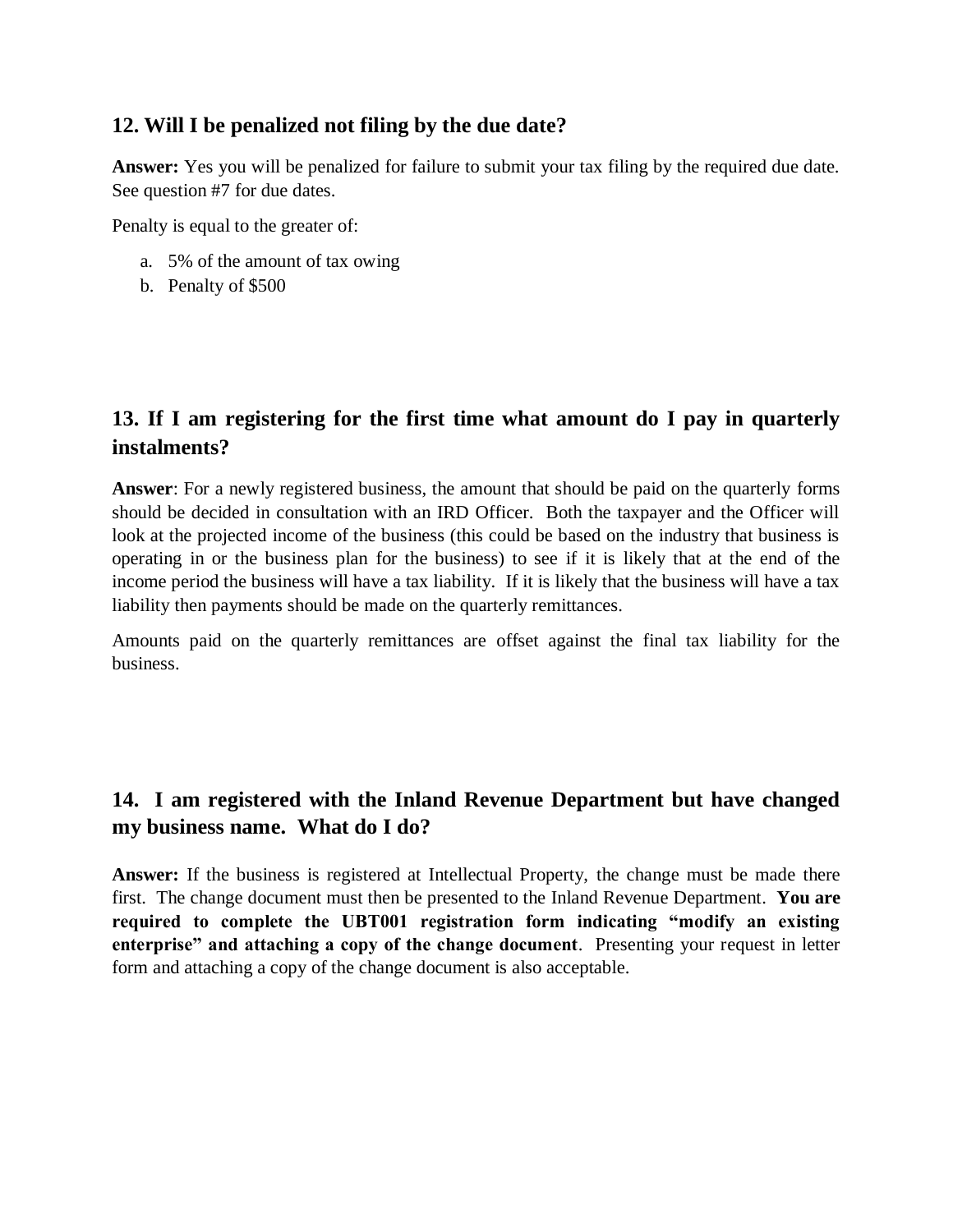#### **15. Do I have to re-register with the Intellectual Property if I expand, add multiple business activities or change the amount of owners for my business?**

**Answer**: If your current business is a sole proprietorship, then no, you need not re-register if you add multiple business activities. However, Intellectual Property will have to add the new business activity to your current registration. You will then present this change to your registration to the Inland Revenue Department for your records to be updated.

Once you are changing to a partnership (changing from a sole proprietorship to a partnership), then yes, this is a new registration that should be made at the Intellectual Property office. The Inland Revenue Department process is the same as in 5, 6 and 9 above.

#### **16. What do I do if I decide to close my business, whether on a temporary basis or go out of business altogether?**

Answer: Once the decision is made to go out of business altogether, the Inland Revenue Department must be notified in writing. The letter should state the effective date of closure. All outstanding filing and payment obligations will have to be made up to the official date of closure.

For temporary closure the Department must also be notified in writing. The temporary closure date must also be stated in the letter. All payment obligations must be made up to the official date of temporary closure. You are required to submit nil forms to the Department during this time. Once the business resumes operations, the Department must again be notified in writing and the official re-start date must be stated in the letter.